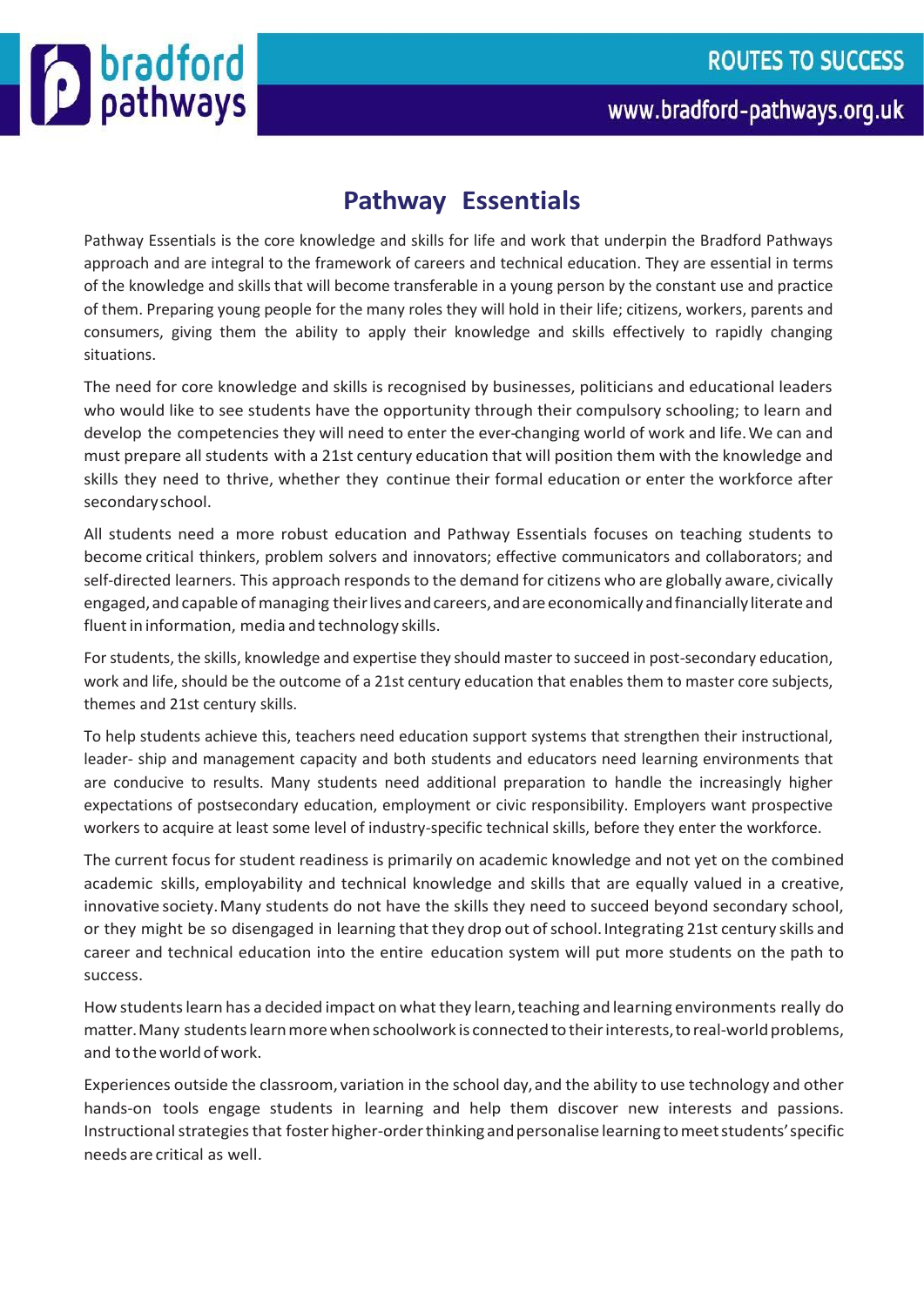

# **Combined Skill Sets with Lasting Value**

### **Academic Skills • Employability Skills • Technical Skills**

Students need to be inspired to learn; engaging many students, especially secondary school students, can be more difficult today. Educators have to compete with the distractions that appeal to students in modern life. Twenty-first century skills, themes and Bradford Pathway programmes offer their own magnetism; relevant, real-world content and contexts that foster curiosity, creative problem solving and intellectual risk taking.

Confining education to traditional classrooms severely constrains both the opportunities and time for learning. Bradford Pathways encourages student motivation, positive behaviour, collaboration and learning by bringing the world of careers into the classroom, and by getting students out of the classroom to learn. In Bradford Pathway programmes, students can learn as adults in the workplace, in laboratories, in their chosenfieldandintheir communities.

A 21st century learning environment is not only a place and space, but also about the relationships that are forged that support every student's development. Learning environments are the structures, tools and communitiesthatinspirebothstudents and educatorstomasterthe knowledge and skills demanded in the world today.

Educational programmes and curricula must meet increasing and ever-changing knowledge and skills demands. Developed with employer and post-secondary input, Bradford Pathway programmes will teach academic, technical and employability skills that progress in difficulty as students advance through their coursework.Bradford Pathway programmes and educators need to be attuned to industry and regional needs, revising curricula often and creating new programmes to reflect state-of-the-art practices and prepare students for emerging careers.

Bradford Pathway educators (all our partners and stakeholders) need to understand that students deepen their learning by connecting new knowledge to what they already know, by practicing their skills, by putting their knowledge and skills to meaningful use, by working in cooperative teams, by observing and collaborating with experts,and by getting personalised feedbackanddirection.

Schoolwork should mirror learning and work in the real world. Bradford Pathways Framework and the Pathway Essentials provide relevant content, contexts and higher-order thinking skills necessary for interdisciplinary learning and collaboration. Bradford Pathway learning programmes will require students to bring together their knowledge and skills from many content areas to think through problems and accomplish their work, often achieved by working with other skilled people.

Bradford Pathway learning programmes can be bespoke by design, and in addition, students will get individualattention,focused ontheirneedsandinterests which will be recorded on the individual learning plan (ILP).Withincareersectors andpathways,theywillhave ampleopportunitiestoexploretheir interests and passions in customised work-based learning experiences. This doesn't mean that students are locked into a specific academic or other career pathway; students will be able to change their minds or go in a different direction. The knowledge and skills they acquire through the Pathway Essentials are portable and relevant to all career fields.

Professional growth is critical for teachers and educators to support 21st century readiness. Training organisations, businesses, employers and industry expertsin all Bradford Pathway careerfields;support teachers and educators with professional development and learning consistently, making them highly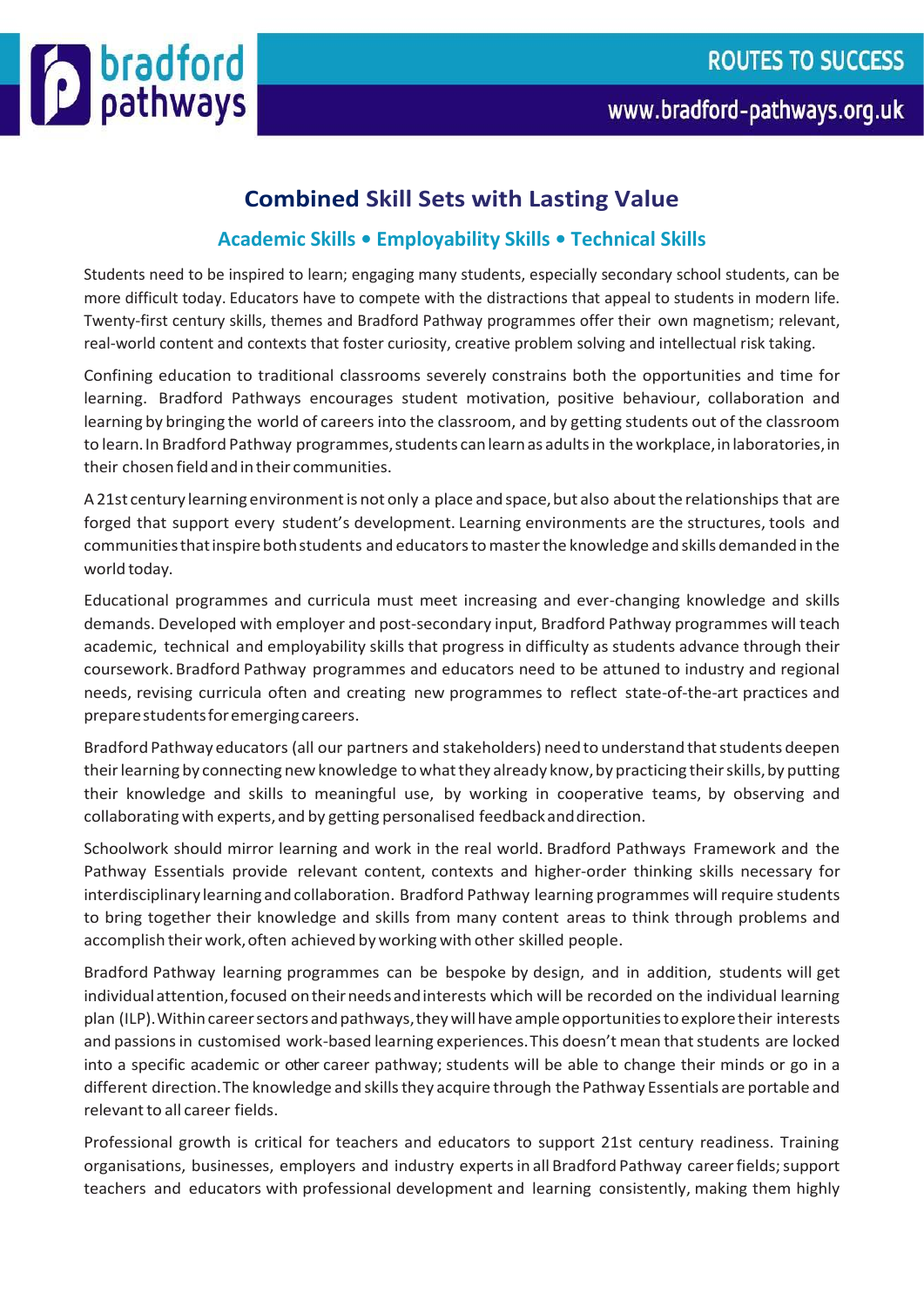

connected 'teachers and educators' and forms everyday pedagogical practices.

Educators will understand that students deepen their learning by connecting new knowledge to what they already know, and bypracticing their skills, putting their knowledge and skills to meaningful use, by working in cooperative teams, observing and collaborating with experts, and by getting personalised feedback and direction.

Making effective use of technology to support teaching and learning is essential in the modern world.The Framework for 21st Century learning recognises that technology proficiency is both a means to learn, and a valuable skill, in its own right. Students should use or have access to the same kinds of technology and equipment that is common in their career fields, giving them expertise and competencies for transitioning to post sixteen education and workplaces.

The 21st century skills, including academic, technical and employability skills that students need for post sixteen education and career readiness, are not often measured, or even measurable by formative or summative assessments. Therefore, balanced assessments should be advocated, multiple measures of performance and new assessments of student progress toward 21st century skills proficiency. Performancebased assessments will be developed and regularly updated in collaboration with employers and aligned with industry standards and competencies. Both classroom and end-of-course assessments, will require students to apply their learning to real, career-focused problems.

Close partnerships with employers and higher education, for both students and teachers will be developed. Job shadowing, internships, apprenticeships, mentoring and other work-based experiences will fosterstrongrelationships amongemployers,secondaryandpostsecondaryeducators,andstudents.These relationships andexperiences will keep educators at the top of their game in terms of postsecondary and industry demands, and give students extra layers ofsupportin pursuing their dreams.

### **Pathway Essentialsis a blend of content knowledge,specific skills,expertise and literacies that can be embedded throughout the curriculum and is categorised thematically:**

# **Content - Core and Foundation Subjects include:**

| <b>English</b> | Geography                       | <b>Music</b>              |
|----------------|---------------------------------|---------------------------|
| <b>Maths</b>   | <b>Modern Foreign Languages</b> | <b>Physical Education</b> |
| <b>Science</b> | <b>Design and Technology</b>    | <b>Citizenship</b>        |
| <b>History</b> | <b>Art and Design</b>           | <b>Computing</b>          |

### **Contextsfor Learning**

#### **Global Awareness**

- Using pathway essentials to understand and address global issues
- Learning from and working collaboratively with individuals representing diverse cultures, religions and lifestyle in a spirit of mutual respect and open dialogue in personal, work community contexts
- Understanding other nations and cultures,including the use of non-English languages

#### **Financial,Economic,Business and Entrepreneurial Literacy**

- Knowing how tomake appropriate personal economic choices
- Understanding the role of the economy and society
- Using entrepreneurialskillstoenhanceworkplace productivity andcareeroptions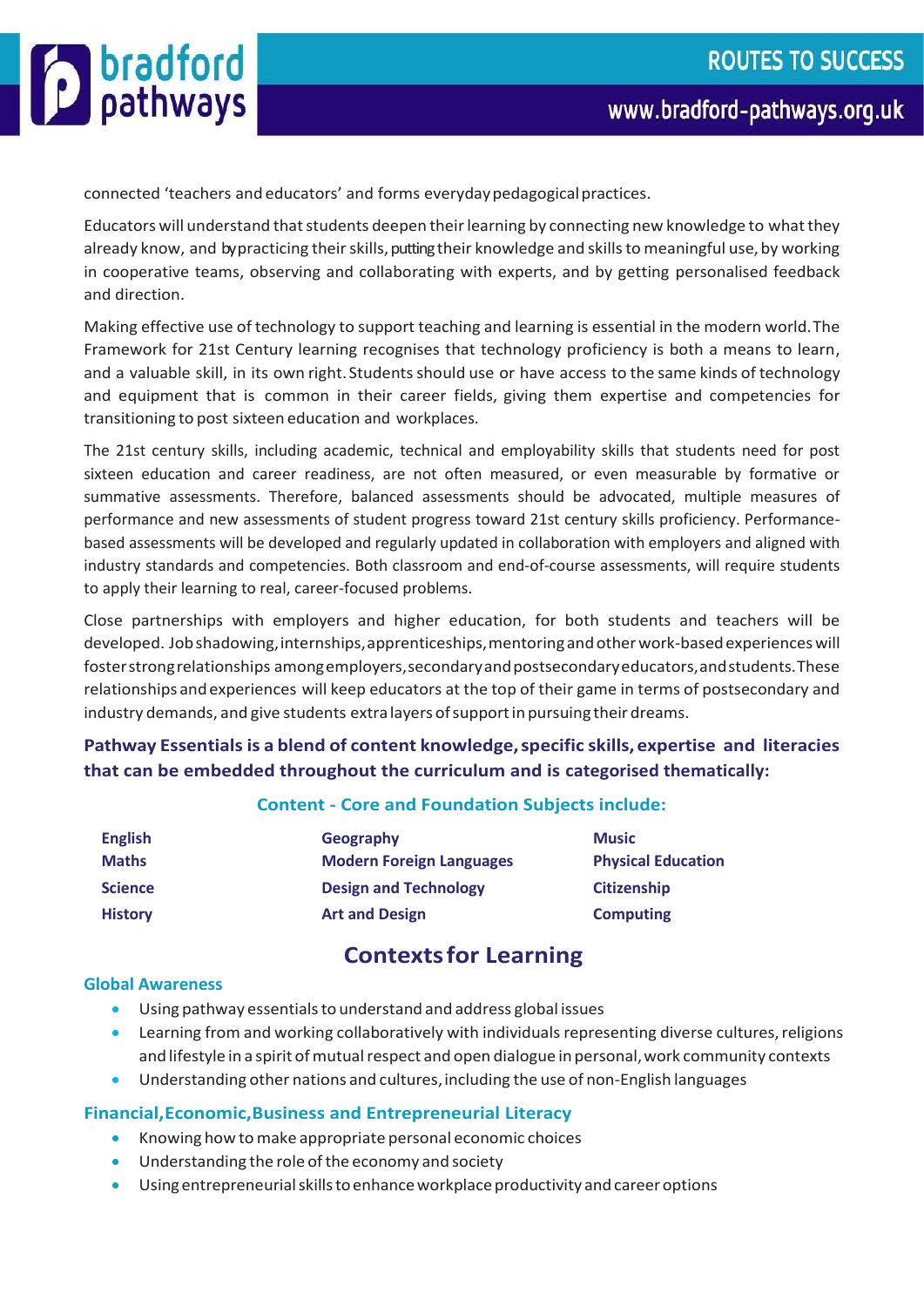

### **Civic Literacy**

- Participating effectively in civic life through knowing how to stay informed and understanding governmental processes
- Exercising the rights and obligations of citizenship at local, regional, national and global levels.
- Understanding the local and global implications of civic decisions

### **Health Literacy**

- Obtaining, interpreting and understanding basic health information and services and using such information and services in ways that enhance health
- Understanding preventive physical and mental health measures, including proper diet, nutrition, exercise,riskavoidanceandstressreduction
- Usingavailableinformationtomakeappropriatehealth-relateddecisions
- Establishing and monitoring personal and family health goals
- Understanding national and international public health and safety issues

### **Environmental literacy**

- Demonstrate knowledge and understanding of the environment and the circumstances and conditions affecting it, particularly as relates to air, climate, land, food, energy, water andecosystems
- Demonstrates knowledge and understanding of society's impact on the natural world (e.g., population growth, population development, resource consumption rate, etc.
- Investigate and analyse environmental issues and make accurate conclusions about effective solution
- Take individual and collective action towards addressing environmental challenges (e.g., participating in global actions, designing solutions that inspire action on environmental issues)

#### **Learning and Innovation Skills**

Learning and innovation skills increasingly are recognised as those that divide students who are prepared for a more and more complex life and work environments in the 21st Century from those who are not. Focus on creativity, critical thinking, communication and collaboration is essential to prepare students for the future.

### **CreativityandInnovation**

#### **Think Creatively**

- Use a wide range of idea creation techniques i.e. brainstorming
- Create new and worthwhile ideas, (incremental and radical concept)
- Elaborate, define, analyse and evaluate their own ideas in order to improve and maximise creative efforts.

#### **Work Creatively with Others**

- Develop,implementandcommunicatenewideastootherseffectively
- The open and responsive to new and diverse perspectives: corporate group input and feedback into the work
- Demonstrate originality and inventiveness in work and understand the real-world limits to adopting newideas
- View failure as an opportunity to learn: understand that creativity and innovation long-term, cyclical process of small successes and frequent mistakes.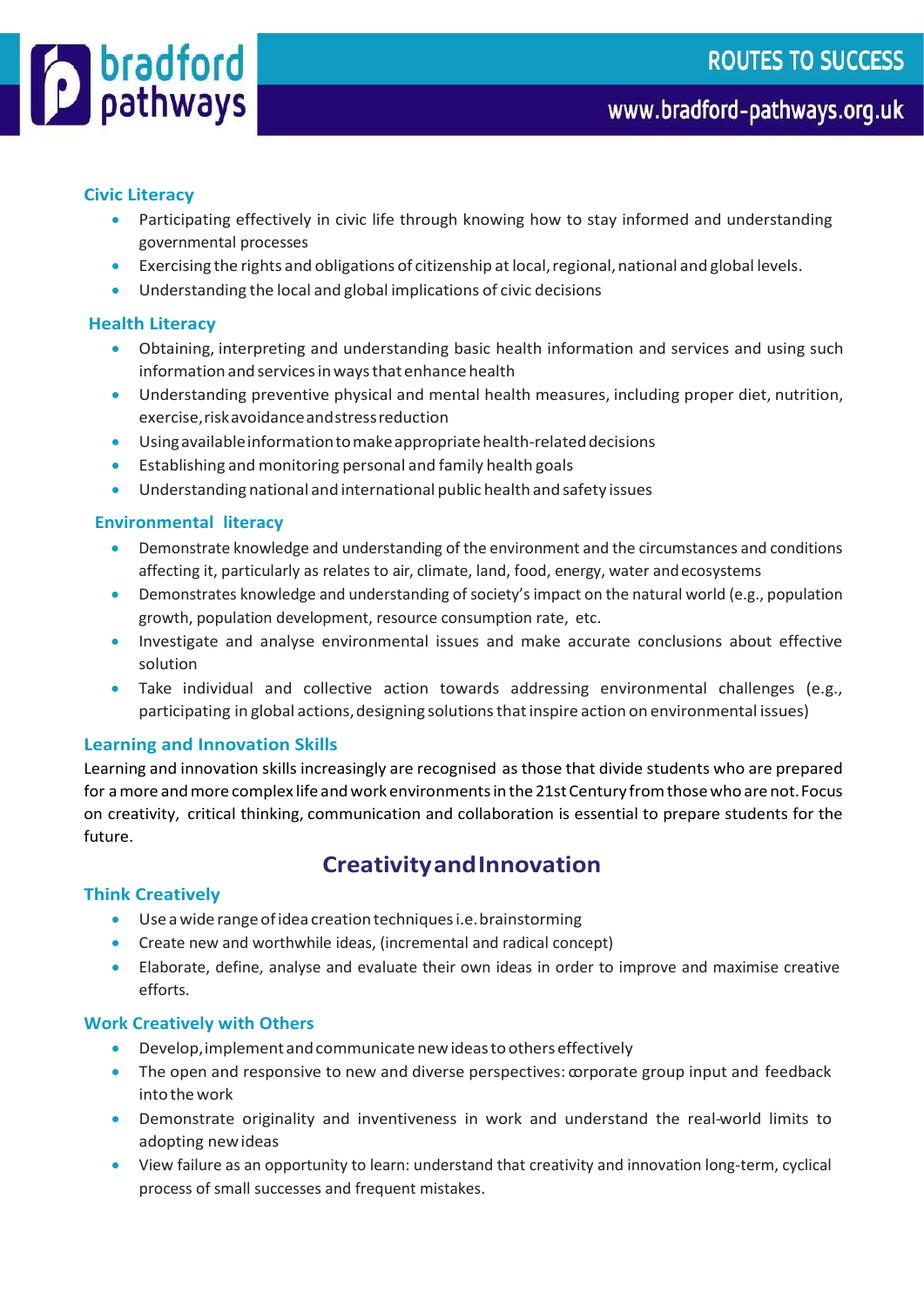

#### **Implement Innovations**

• Act on creative ideas to make a tangible and useful contribution to the field in which the innovationwilloccur

# **Critical Thinking and Problem Solving**

#### **Reason Effectively**

• Use various types of reasoning (inductive, deductive, etc.) as appropriate to the situation

#### **Use Systems Thinking**

• Analyse how parts of a whole interact with each other to produce overall outcomes in complex systems

#### **Make Judgments and Decisions**

- Effectively analyse and evaluate evidence, arguments, claims and beliefs
- Analyse and evaluate major alternative points of view
- Synthesize andmake connections betweeninformationandarguments
- Interpretinformationand drawconclusions basedon the best analysis
- Reflect critically on learning experiences and processes

#### **SolveProblems**

- Solve different kinds of non-familiar problemsin both conventional and innovativeways
- Identify and ask significant questions that clarify various points of view and lead to better solutions

### **Communication and Collaboration**

#### **Communicate Clearly**

- Articulate thoughts and ideas effectively using oral, written and nonverbal communication skills in a varietyofforms andcontexts
- Listen effectively to decipher meaning, including knowledge, values, attitudes and intentions
- Use communication for a range of purposes (e.g. to inform, instruct, motivate and persuade)
- Utilise multiple media and technologies,and know how to judge their effectiveness a priori as well as assesstheirimpact
- Communicate effectively in diverse environments (including multi-lingual)

#### **Collaborate with Others**

- Demonstrate ability to work effectively and respectfully with diverse teams
- Exercise flexibility and willingness to be helpful in making necessary compromises to accomplish a common goal
- Assumesharedresponsibilityforcollaborativework,andvaluetheindividualcontributions made by each teammember

#### **Information, Media and Technology Skills**

People in the 21st century live in a technology and media-driven environment, marked by various characteristics, including: 1) Access to an abundance of information, 2) Rapid changes in technology tools, and 3) The ability to collaborate and make individual contributions on an unprecedented scale. Effective citizens and workers of the 21st century must be able to exhibit a range of functional and critical thinking skills related to information, media and technology.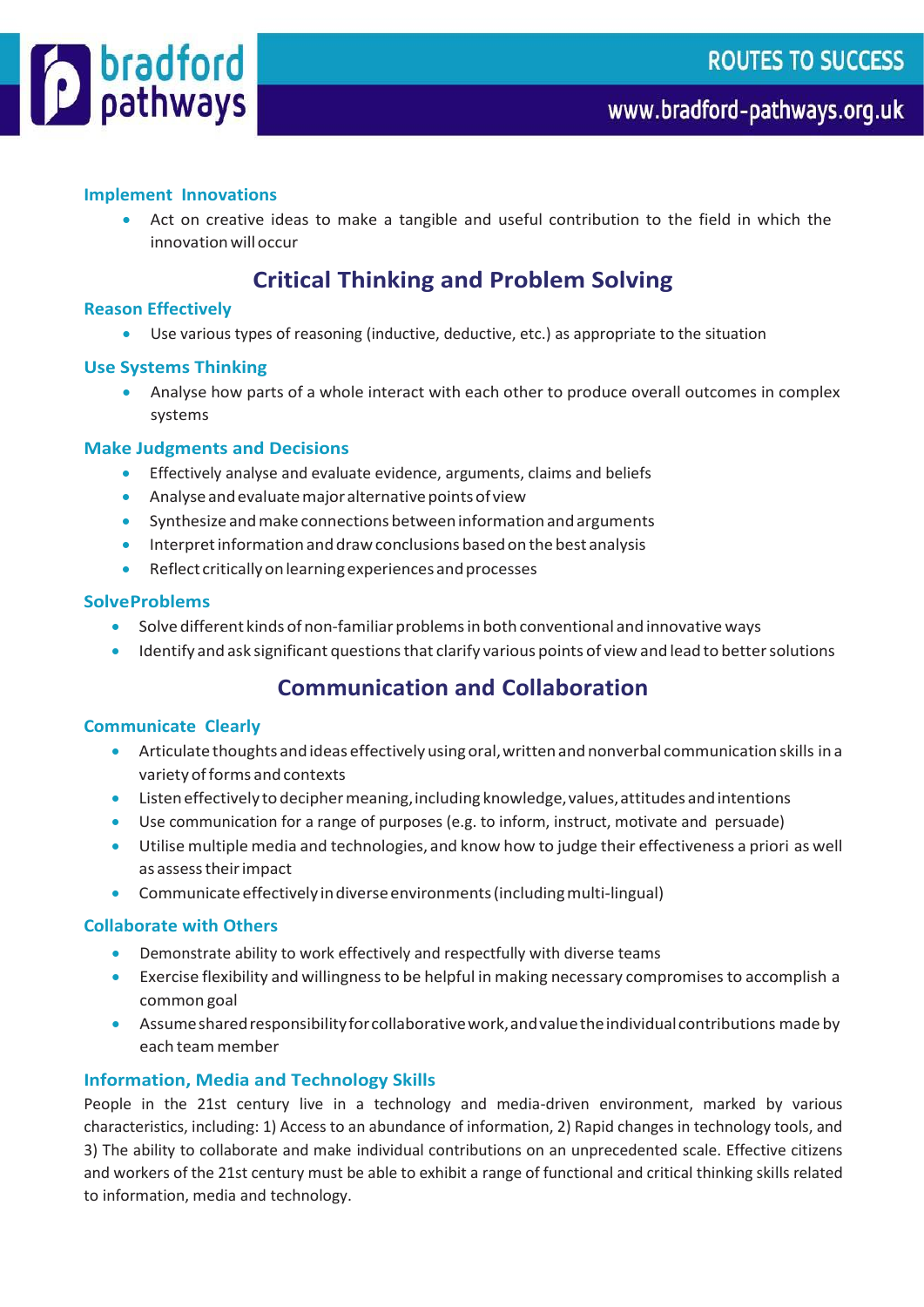

### **Information Literacy**

### **Access and Evaluate Information**

- Access information efficiently (time) and effectively (sources)
- Evaluateinformationcriticallyandcompetently

### **Use and Manage Information**

- Use information accurately and creatively for the issue or problem at hand
- Manage the flow of information from a wide variety of sources
- Apply a fundamental understanding of the ethical/legal issues surrounding the access and use of information.

### **Media Literacy**

### **Analyse Media**

- Understand, how and why media messages are constructed, and for what purposes
- Examine how individuals interpret messages differently, how values and points of view are included or excluded,and howmedia can influence beliefs and behaviours
- Apply a fundamental understanding of the ethical and legal issues surrounding the access and use ofmedia

### **Create Media Products**

- Understandandutilizethemostappropriatemediacreationtools,characteristicsandconventions
- Understand and effectively utilize the most appropriate expressions and interpretations in diverse, multi-cultural environments

# **ICT(Information,CommunicationsandTechnology) Literacy**

### **Apply Technology Effectively**

- Use technology as a tool to research, organize, evaluate and communicate information
- Use digital technologies (computers, PDAs, media players, GPS, etc.), communication/networking tools and social networks appropriately to access, manage, integrate, evaluate and create informationtosuccessfully function in a knowledge economy
- Apply a fundamental understanding of the ethical/legal issues surrounding the access and use of information technologies

### **Life and Career Skills**

Today's life and work environments require far more than thinking skills and content knowledge. The ability to navigate the complex life and work environments in the globally competitive information age requiresstudentsto pay rigorous attention todeveloping adequate life and careerskills.

# **Flexibility and Adaptability**

### **Adapt to Change**

- Adapt to varied roles, jobs responsibilities, schedules and contexts
- Work effectively in a climate of ambiguity and changing priorities

### **Be Flexible**

• Incorporate feedback effectively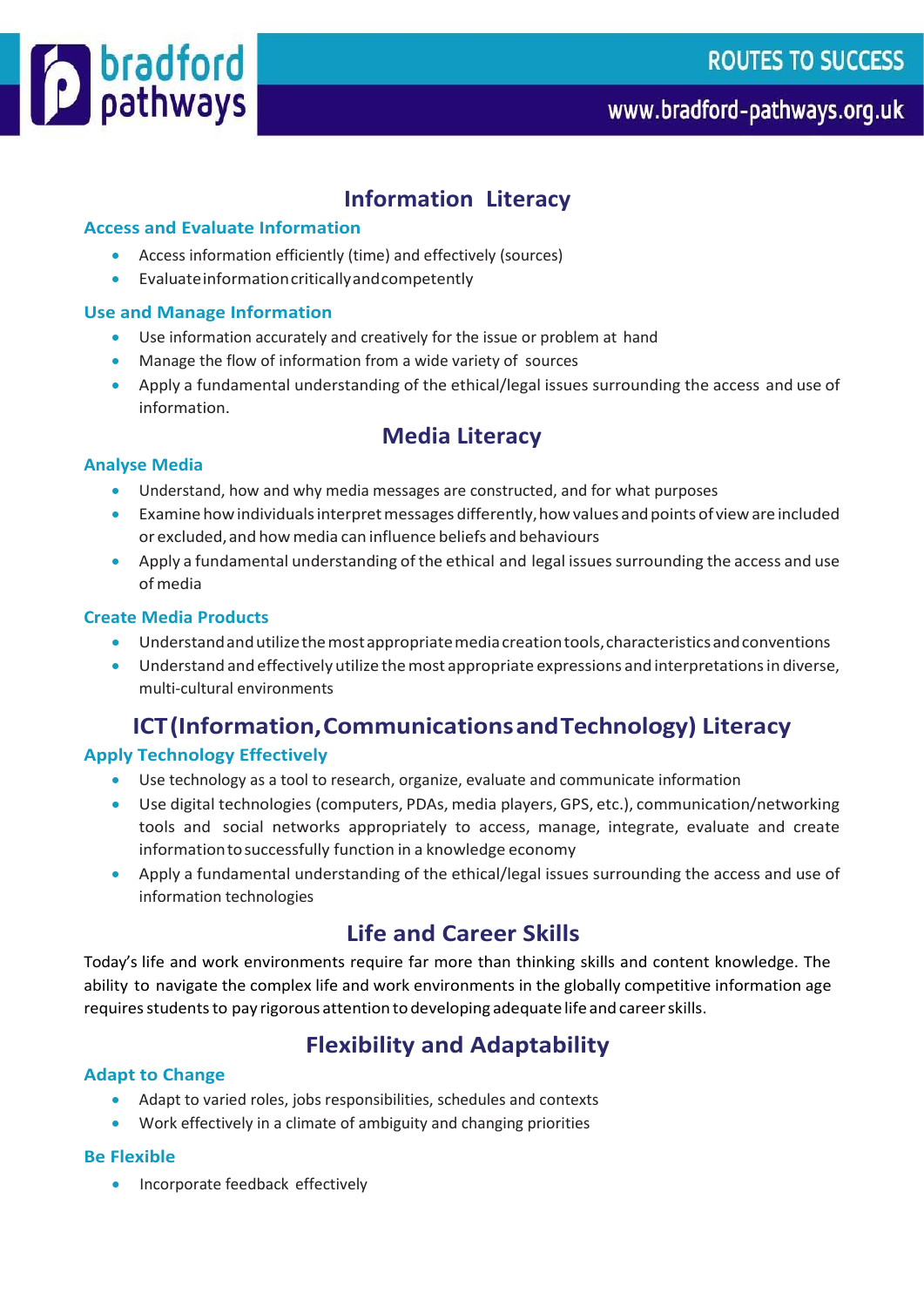

- Deal positively with praise, setbacks and criticism
- Understand, negotiate and balance diverse views and beliefs to reach workable solutions, particularly in multi-cultural environments

### **Initiative and Self-Direction**

#### **Manage Goals and Time**

- Set goals with tangible and intangible success criteria
- Balancetactical(short-term)andstrategic(long-term)goals
- Utilise time and manage workload efficiently

#### **Work Independently**

• Monitor, define, prioritize and complete tasks without direct oversight

#### **Be Self-directed Learners**

- Go beyond basic mastery of skills and/or curriculum to explore and expand one's own learning and opportunitiesto gain expertise
- Demonstrate initiative to advance skill levels towards a professional level
- Demonstrate commitment to learning as a lifelong process
- Reflect critically on past experiences in order to inform future progress

### **Social and Cross-Cultural Skills**

#### **Interact Effectively with Others**

• Know when it is appropriate to listen and when to speak Conduct themselves in a respectable, professionalmanner

#### **Work Effectively in Diverse Teams**

- Respect cultural differences and work effectively with people from a range of social and cultural backgrounds
- Respond open-mindedly to differentideas andvalues
- Leverage social and cultural differences to create new ideas and increase both innovation and quality of work

### **Productivity and Accountability**

#### **Manage Projects**

- Set and meet goals, even in the face of obstacles and competing pressures
- Prioritise, plan and manage work to achieve the intended result

#### **Produce Results**

Demonstrate additional attributes associated with producing high quality products including the abilities to:

- Workpositivelyandethically
- Managetimeandprojectseffectively
- Multi-task
- Participate actively, as well as be reliable and punctual
- Present oneself professionally and with proper etiquette
- Collaborate and cooperate effectively with teams
- Respect and appreciate team diversity
- Be accountable for results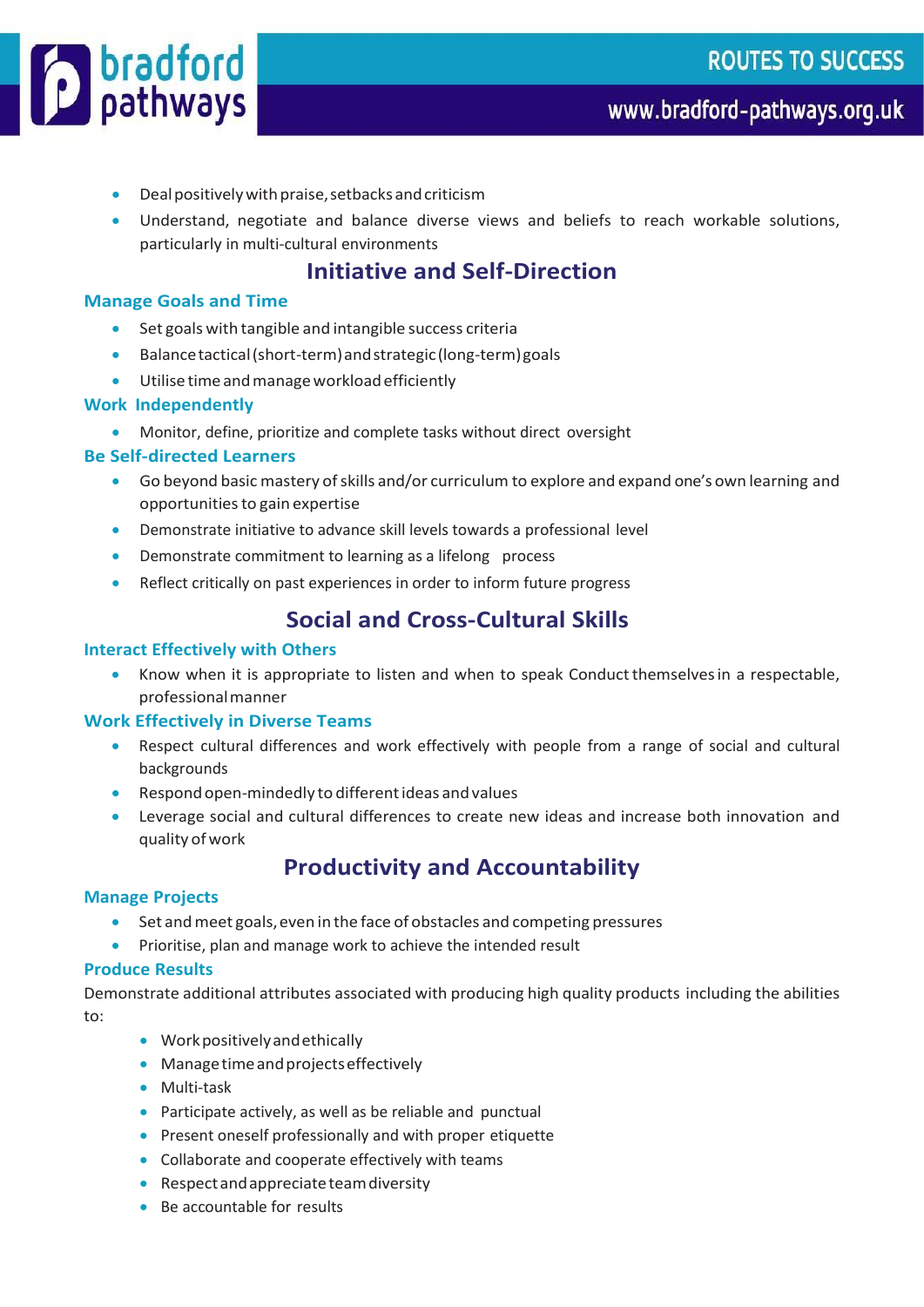

# **Leadership andResponsibility**

### **Guide and Lead Others**

- Use interpersonal and problem-solving skillsto influence and guide otherstoward a goal
- Leverage strengths of othersto accomplish a common goal
- Inspire others to reach their very best via example and selflessness
- Demonstrate integrity and ethical behaviourin using influence and power

### **Be Responsible to Others**

• Act responsibly with the interests of the larger community in mind

# **Pathways Essentials - Support Systems**

The elements described below are the critical systems necessary to ensure student mastery of 21st century skills. 21st century standards, assessments, curriculum, instruction, professional development and learning environments must be aligned to produce a support system that produces 21st century outcomes for today's students.

### **21st Century Standards**

- Focus on 21st century skills,content knowledge and expertise
- Build understanding across andamong key subjects aswell as 21st century interdisciplinary themes
- Emphasise deep understanding rather than shallow knowledge
- Engage students with the real-world data, tools and experts they will encounter in college, on the job, and in life; students learn best when actively engaged in solving meaningful problems
- Allow for multiple measures of mastery

### **Assessment of 21st Century Skills**

- Supports a balance of assessments,including high-quality standardised testing along with effective formative and summative classroom assessments
- Emphasises useful feedback on student performance that is embedded into everyday learning
- Requires a balance of technology-enhanced, formative and summative assessments that measure student mastery of 21st century skills
- Enables development of portfolios of student work that demonstrate mastery of 21st century skills to educators and prospective employers
- Enables a balanced portfolio of measures to assess the educational system's effectiveness in reaching high levels of student competency in 21st century skills

### **21st Century Curriculum and Instruction**

- Teaches 21st century skills discretely in the context of key subjects and 21st century interdisciplinary themes
- Focuses on providing opportunities for applying 21st century skills across content areas and for a competency-based approach to learning
- Enables innovative learning methods that integrate the use of supportive technologies, inquiry- and problem-based approaches and higher orderthinking skills
- Encourages the integration of community resources beyond school walls